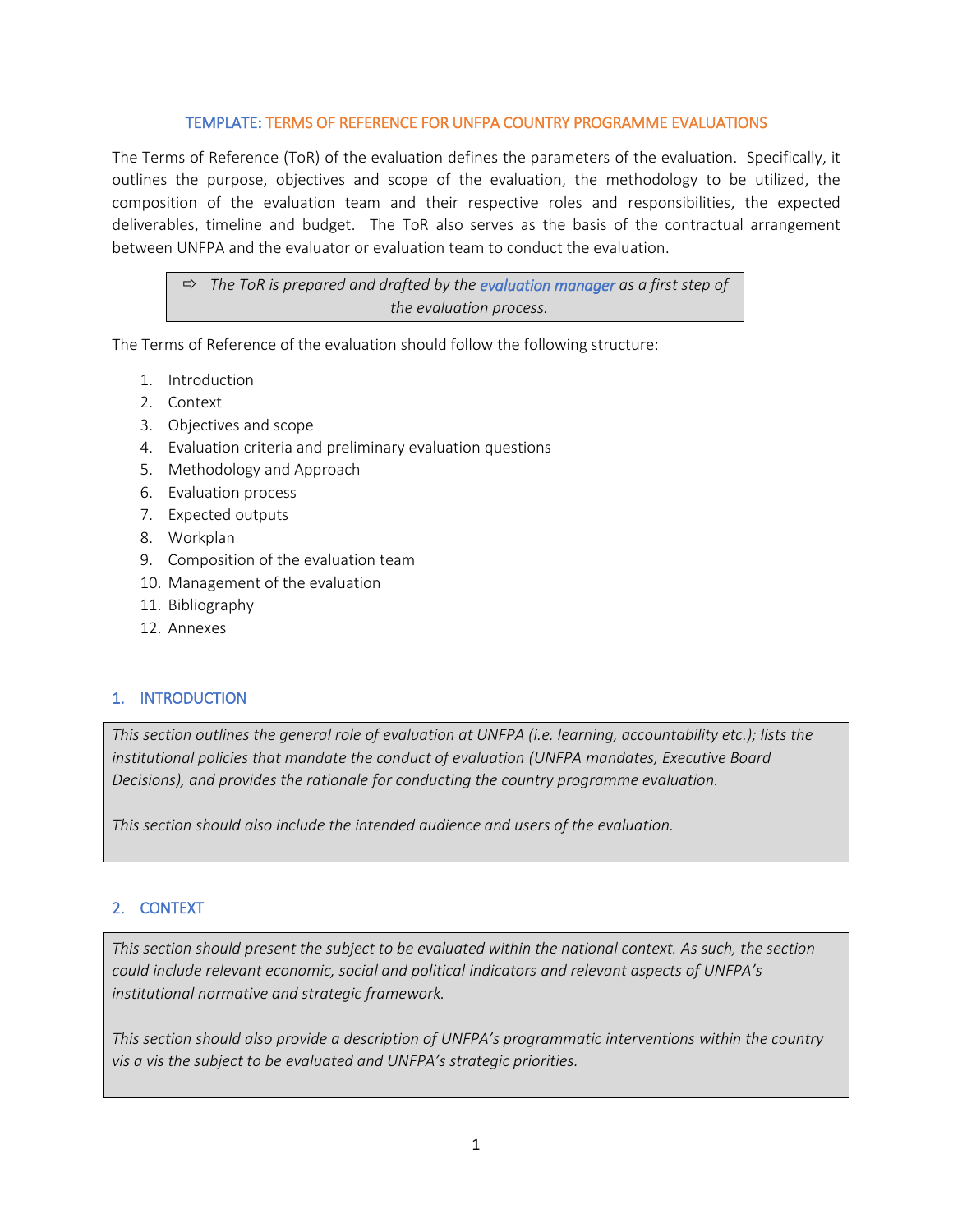*This section should also identify any contextual issues relating to gender equality and human rights that should be examined.*

# 3. OBJECTIVES AND SCOPE OF THE EVALUATION

*This section should state the objectives of the evaluation (both the overall objectives of a country programme evaluation as well as the specific objectives), detail the subject/issues that will be evaluated, and delineate the scope of the evaluation (timeframe, geographical coverage).* 

# 4. EVALUATION CRITERIA AND EVALUATION QUESTIONS

*This section should identify the initial evaluation questions and the evaluation criteria, which should include OECD-DAC evaluation criteria (relevance, effectiveness, efficiency, and sustainability) as well as additional critiera as relevant (i.e. coordination within the UNCT, added value etc.).*

*The final evaluation questions and the evaluation matrix will be finalized by the evaluation team in the design report.*

# 5. METHODOLOGY AND APPROACH

*This section should describe the evaluation's intended approach and methodology, including the methodological approach, which will be elaborated by the evaluation team during the design phase.* 

*This section should also detail data collection and analysis methods, data sources, validation methods, and stakeholder involvement/participation.*

#### 6. EVALUATION PROCESS

*This section should broadly outline the phases of the evaluation and what is expected within each: (i) preparation; (ii) design; (iii) field; (iv) reporting and (v) management response, dissemination and follow up.*

#### 7. EXPECTED OUTPUTS

*This section should list the planned outputs of the evaluation:*

*- The design report* 

*- The debriefing presentation at the end of the field phase*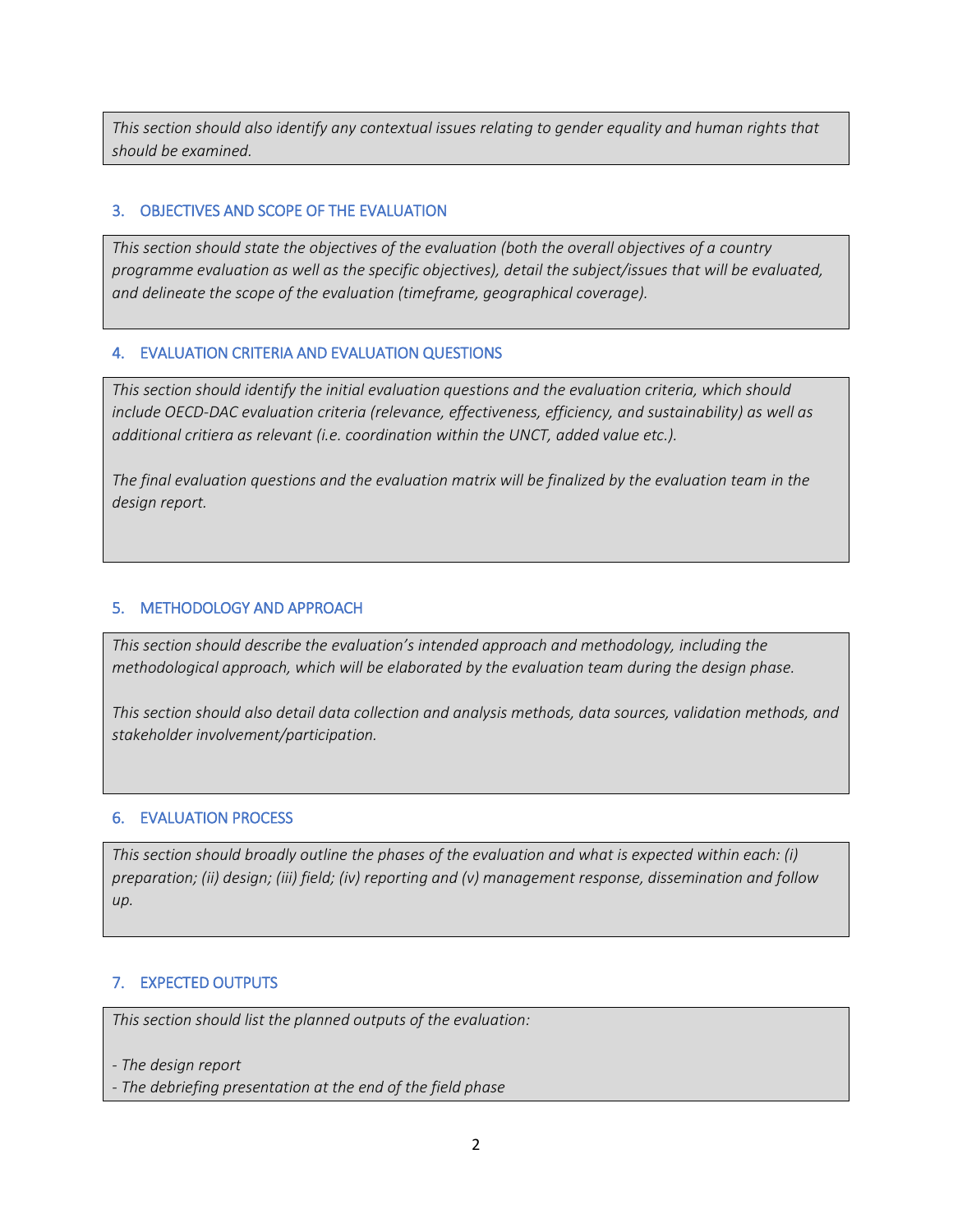*- The evaluation report, with annexes*

*This section should also note the language in which the deliverables should be produced.*

# 8. WORKPLAN AND INDICATIVE TIME SCHEDULE OF DELIVREABLES

*This section outlines the specific activities and milestones of the evaluation, as well as the deadlines for each of the evaluation's phases and deliverables (including the design report, draft(s) of the evaluation report, as well as the planned submission date of the final report).*

*Ideally, the time schedule would be in a table format for easy reference.* 

# 9. COMPOSITION OF THE EVALUATION TEAM

*This section specifies the composition and qualifications of the evaluation team members. It should consider identifying the number of evaluators and thematic (subject area) experts needed, and provide specific job descriptions for each, including required skills and experience. The expected responsibilities of each team member should also be detailed, as should information on any conflict of interest. The section should also include the distribution of workdays across the team and payment information.*

*It is expected that the core evaluation team will be comprised of at least three members:*

*- Team leader, with overall responsibility for providing guidance and leadership, and in coordinating the draft and final report.*

*- Two team specialists, who will provide thematic expertise (in the core subject area/s of the evaluation) and evaluation expertise, and be responsible for drafting key parts of the report. - Other members as appropriate.*

*Note that all team members must be committed to respecting deadlines within the agreed time-frame. Team members must also be able to work in a multidisciplinary team and multicultural environment, and should be knowledgeable of issues pertaining to human rights and gender equality.* 

#### 10. MANAGEMENT OF EVALUATION

*This section indicates the roles and responsibilities of the evaluation manager, the evaluation team members and the evaluation reference group.* 

*This section will also present a brief outline of the quality assurance process.*